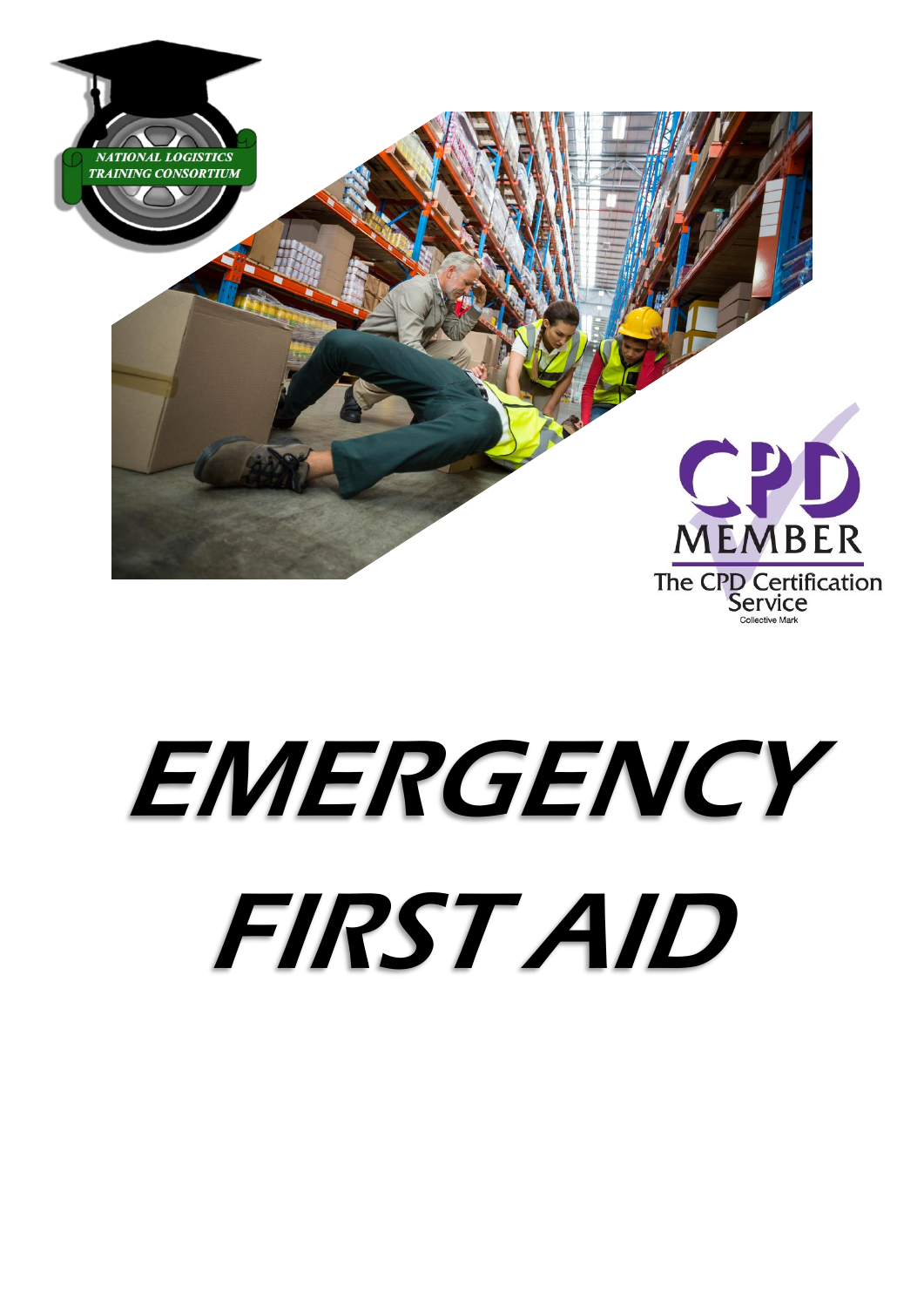### **Emergency First Aid Course**

We can now provide a CPD (Continuing Professional Development) certificate with our Emergency Aid Course.

In order to facilitate this, we have had to develop a new Emergency Aid Course, Course Manual, Instructor Notes and Examinations.

Existing members, who are familiar with the existing 7-hour Emergency Aid Course, will see many similarities to the existing course; but, similarly, many improvements. This should make the new course very easy for instructors familiar with it to deliver.

### **What is a CPD Certificate?**

Any training provider can provide a certificate stating that a candidate has attended, or attained, a course or qualification. The question is though, would that certificate or qualification be recognised by their employer, potential employer or other organisation? If it isn't the training provider could be accused of a number of serious, or fraudulent, claims.

By having our qualifications approved by CPD, it has been approved by a recognised organisation. This gives the certificate credibility. Provided that you haven't made any misrepresentative claims, such as it being Ofqual regulated, etc; you are offering a legitimate certificate for legitimate training.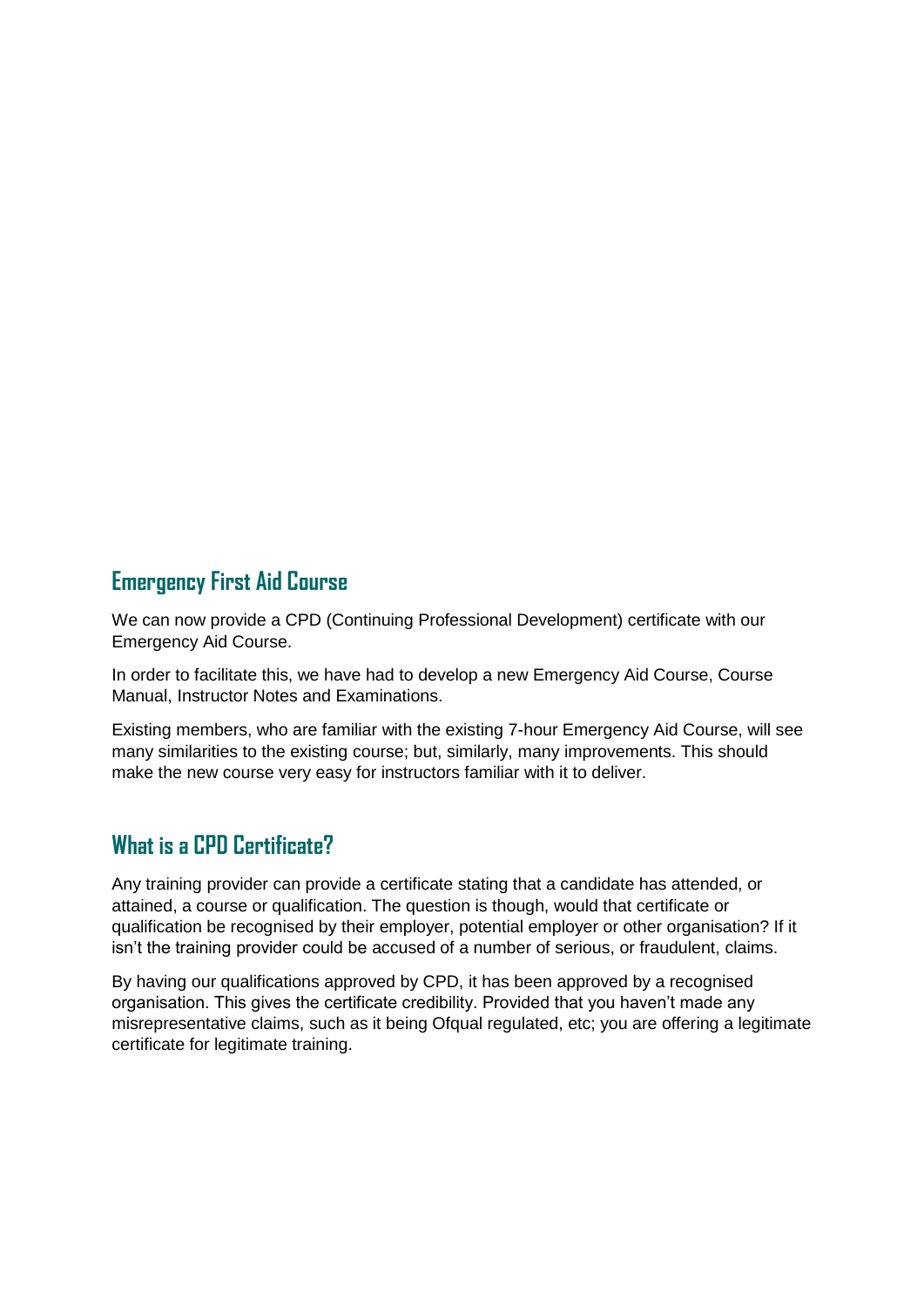

## **What is the benefit to my company?**

The main two benefits are that you can provide a dual qualification during a Driver CPC course. This means that candidates undertaking the 7 Hour Driver CPC Course for Emergency Aid could receive an Emergency First Aid Certificate, in addition to the Driver CPC Certificate. This could make your courses more attractive to potential candidates.

The second reason is financial. We would advise charging candidates in the range of £15 to £20 for the examination and certificate (if the examination is passed).

### **How does it work?**

A new page is being added to the members website. This will include some, slightly altered but still familiar, documents. These will include a Course Intention Document, Candidate Registration Form and Course Register.

All that you need to do is send us a course intention, in addition to the Driver CPC intention (if you are providing this course with Driver CPC). We will then send you a course approval number, in the same way that we currently do.

When you have finished the course, you will need to run the examination. You mark this yourself and add the pass or fail to the register; and then send us the register.

We will then post the certificate to the candidate.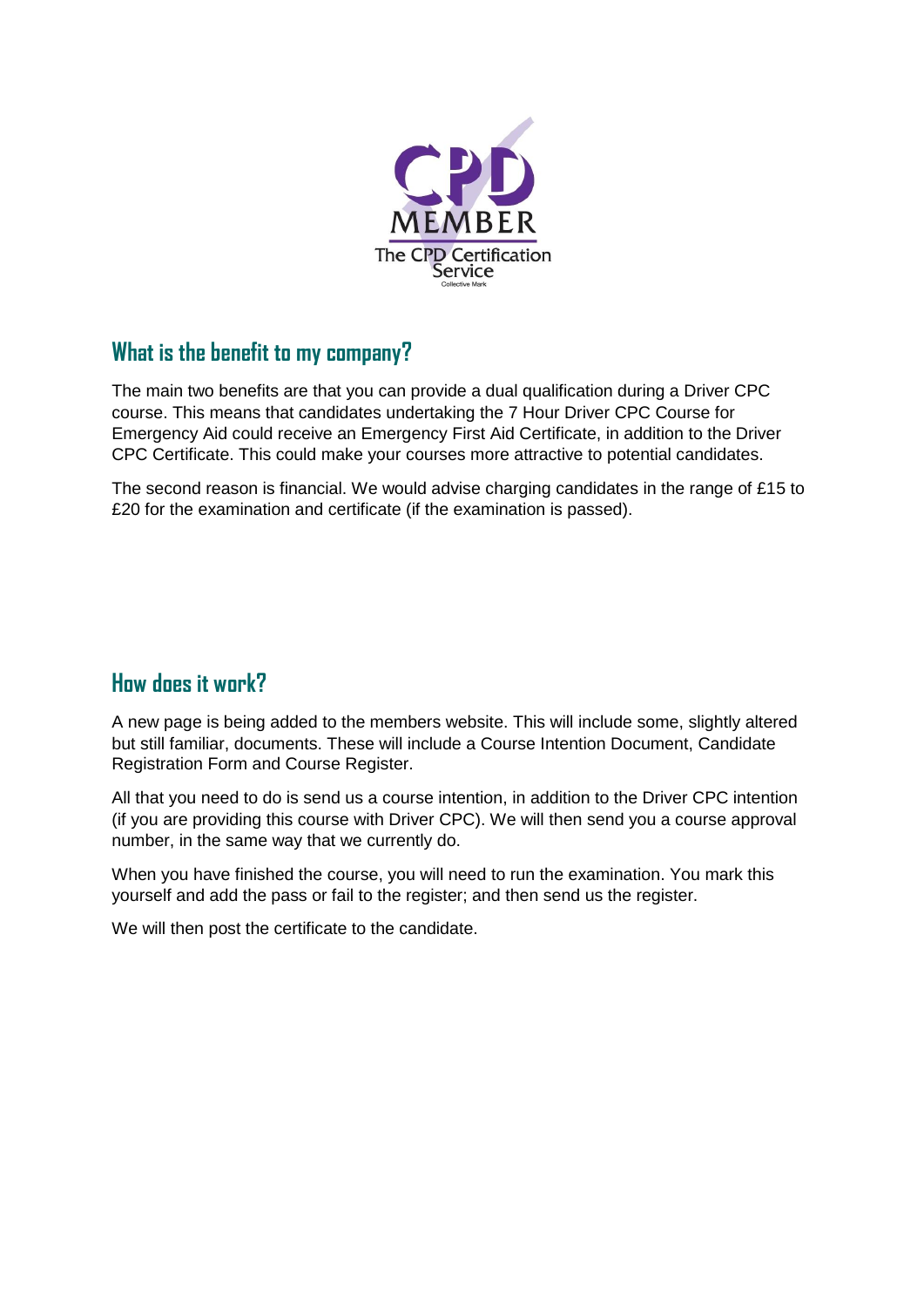

# **What is the cost?**

The cost per certificate is £5 plus vat The cost of each course manual is £3.50

# **What are the requirements?**

You must be a member of NLTC and have an instructor with a valid first aid certificate or attend an NLTC train the trainer course for this course.